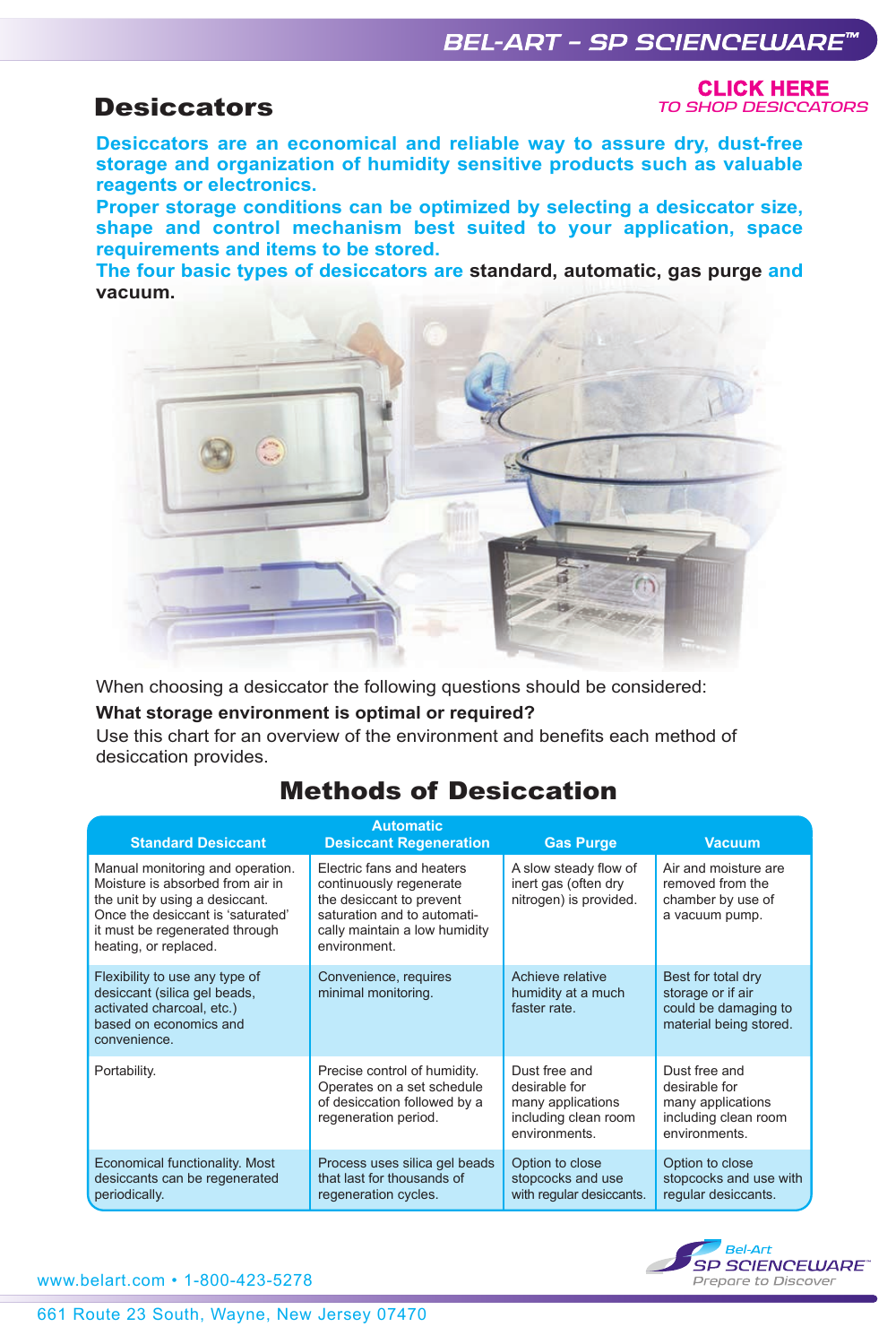**CliCk Here** *[TO SHOP DESICCATORS](https://www.belart.com/suggested-search/product/desiccators.html)*

### **How do you choose the proper desiccator?**

First decide what method of desiccation best suits your needs. Each method has its unique advantages and trade-offs. Standard desiccators typically use desiccant cartridges and are economical, but they require monitoring so that cartridges can be changed as needed to maintain a continuous dry environment. Automated desiccators regenerate desiccant as needed requiring minimal monitoring and no worries about samples being compromised, but are generally more expensive than standard desiccators. Vacuum desiccators remove air and moisture with the use of an in-house laboratory vacuum or vacuum pump and can be brought back to vacuum easily after opening. Vacuum desiccators can also be used for degassing techniques. How long vacuum is maintained can vary from model to model. Gas ported desiccators are available for desiccation with gases such as argon and nitrogen to achieve ultra-dry environments.

#### **How do you know what style and size of desiccator to choose?**

Identify the size of the items you need to store and in what quantity. Where the desiccator will be housed, its interior volume, and shelving options should be considered. Both round and cabinet style desiccators range in size from quite small to very large.

Round style desiccators typically have one shelf, and a domed top to provide extra vertical space. Cabinet style desiccators tend to have easier accessibility, greater storage capacity and may have stacking ability to save exterior space. They often have multiple shelves, many of which are adjustable to suit your needs. Traditionally vacuum desiccators were only available in round style as a square shape would be expected to implode under vacuum. Lab Companion desiccators, however have overcome this concern and can withstand the vacuum, so they provide the benefits of vacuum desiccation with the ability to store more items with easier access and in less space.

| <b>Method</b>                                       | <b>Volume</b><br>(cu.fit.)                                                    |                                                                           |              |          |                                   |                              | Secador® Space Saver Techni-Dome® Dry-Keeper™ Scienceware® Lab Companion™ |
|-----------------------------------------------------|-------------------------------------------------------------------------------|---------------------------------------------------------------------------|--------------|----------|-----------------------------------|------------------------------|---------------------------------------------------------------------------|
| <b>Standard</b><br>Desiccation                      | Less<br>than $0.50$<br>$0.51 - 1.25$<br>$1.26 - 1.74$<br>$1.75$ and up        | X<br>$\overline{\mathsf{x}}$<br>$\overline{\mathsf{x}}$<br>$\overline{X}$ | X            |          | X<br>X<br>$\overline{\mathsf{x}}$ | X<br>$\overline{\mathsf{x}}$ |                                                                           |
| Automated,<br><b>Standard</b><br><b>Desiccation</b> | <b>Less</b><br>than $0.50$<br>$0.51 - 1.25$<br>$1.26 - 1.74$<br>1.75 and $up$ | $\overline{\mathsf{x}}$<br>$\overline{X}$<br>$\overline{\mathsf{x}}$      |              |          | $\overline{X}$<br>$\mathsf{X}$    |                              |                                                                           |
| Gas Purge<br><b>Desiccation</b>                     | Less<br>than $0.50$<br>$0.51 - 1.25$<br>$1.26 - 1.74$<br>$1.75$ and up        | X<br>$\overline{\mathsf{x}}$<br>$\overline{\mathsf{x}}$<br>$\times$       |              | $\times$ | X<br>X                            |                              |                                                                           |
| <b>Vacuum</b><br><b>Desiccation</b>                 | <b>Less</b><br>than $0.50$<br>$0.51 - 1.25$<br>$1.26 - 1.74$<br>1.75 and $up$ |                                                                           | $\mathsf{X}$ | $\times$ |                                   | $\mathsf{x}$                 | X<br>$\overline{\mathsf{x}}$<br>$\overline{X}$                            |

# Scienceware® Desiccator Brands



www.belart.com • 1-800-423-5278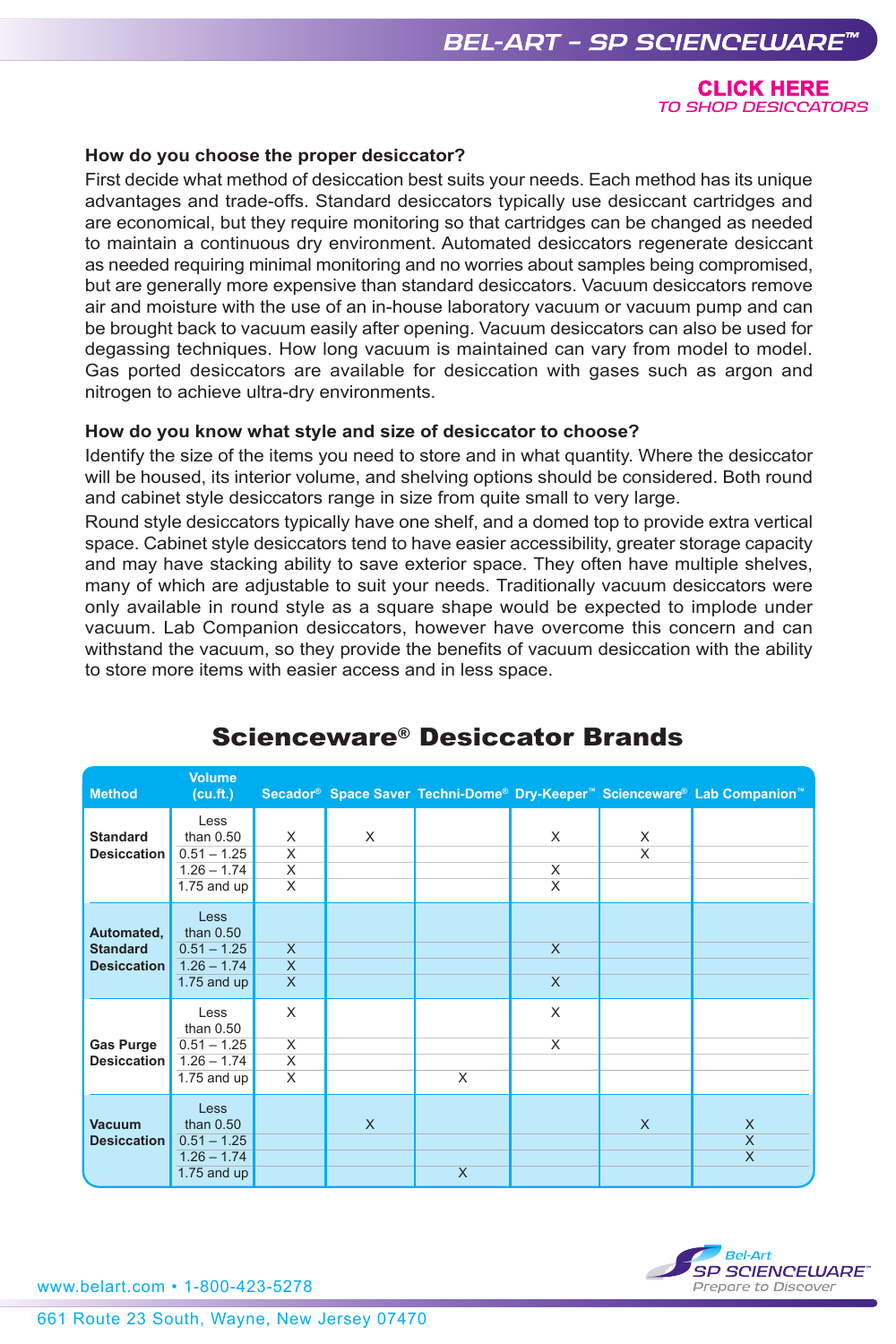# *BEL-ART – SP SCIENCEWARE™*

**CliCk Here** *[TO SHOP DESICCATORS](https://www.belart.com/suggested-search/product/desiccators.html)*

# Secador® Desiccator Cabinets



All sizes are available with optional gas ports to allow gas purging of the cabinet.

*\* All non-electric models can be used with any desiccant including Disposable Desiccant Cartridges F42048-0065, -0100, or Desi Can™ Reusable Desiccant Canister F42046-0000.*



www.belart.com • 1-800-423-5278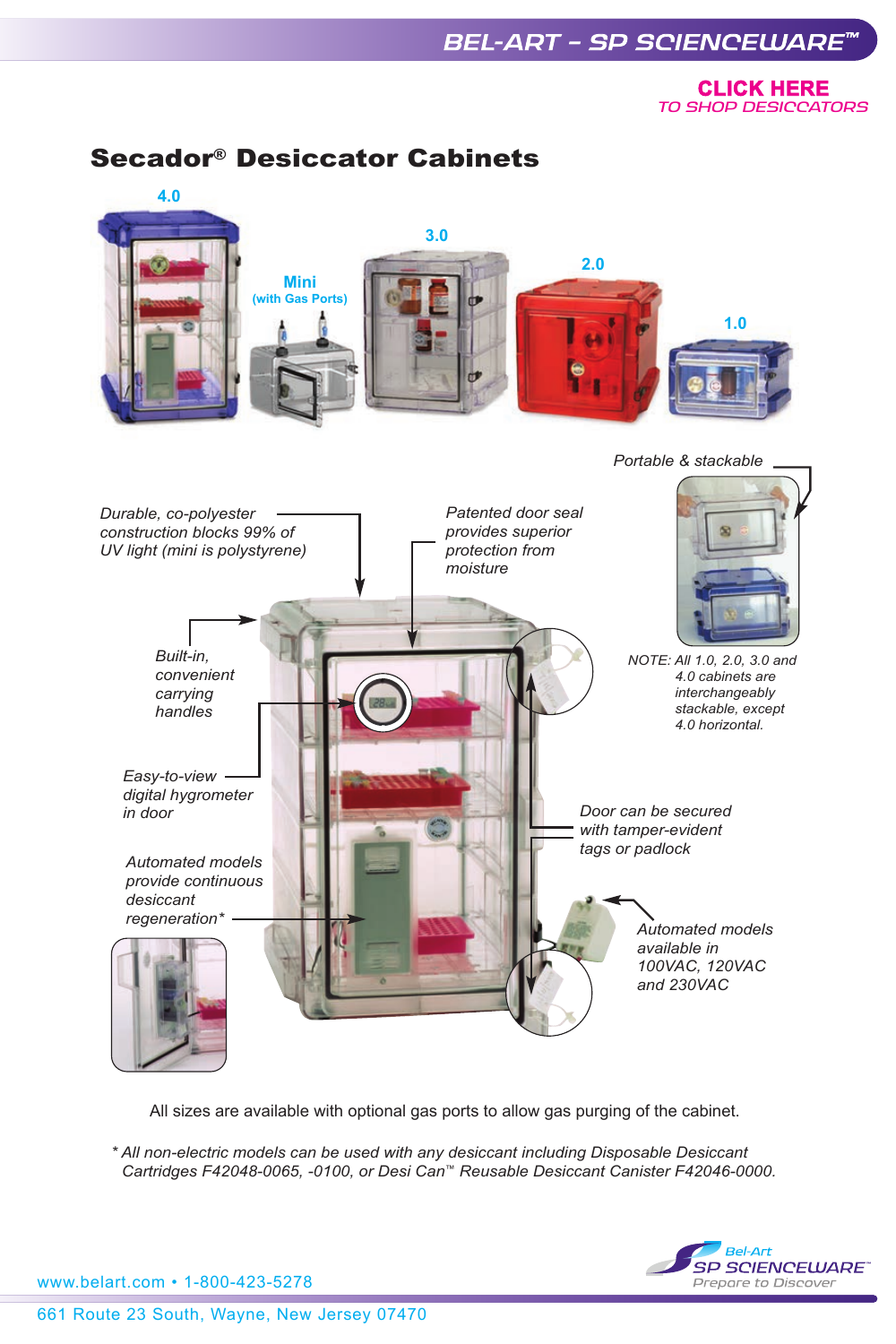**CliCk Here** *[TO SHOP DESICCATORS](https://www.belart.com/suggested-search/product/desiccators.html)*

# Brand Details

# Secador® Desiccator Cabinets

*A UV Light Blocking, Dry Environment*

The attractive design and sturdy construction of the Secador® line of desiccator cabinets assures easy and reliable storage of moisture and UV sensitive products. Choose from an extensive selection of sizes, styles and colors of desiccator cabinets to meet your specific needs.

- Standard, Automated (100, 120 and 230 VAC) and Gas-ported models available
- Durastar® co-polyester construction blocks 99% of UV light\* and is resistant to staining, crazing and chemical attack
- Amber color models reduce visible light penetration by over 50% making it the perfect choice for storing light sensitive materials like reagents, analytical standards and investigational compounds
- Large doors maximize access to interior space and have a patented seal design, tab latches and security loops for a padlock or tamper-evident seals
- 1.0, 2.0, 3.0 and 4.0 vertical units have a compact 34.1W x 41.4cmD footprint for space saving stacking up to 3 units high; 4.0 horizontal has a wider footprint and lower height
- Perforated shelves facilitate circulation of dry air
- Easy-to-view digital hygrometer is located in the door front

*\*Mini cabinets are molded of polystyrene which does not block UV light.* 

# "SPACE SAVER" Standard and Vacuum Desiccators

*Maximize Your Space in the Laboratory or Classroom*

In less than 12" of benchtop space, these strong, shatterproof desiccators will store and protect sensitive products.

- 'Flat Dome,' clear polycarbonate top with knob maximizes interior clearances and provides an average of 13% greater interior volume over standard hemispherical domes
- Vacuum models hold a full vacuum (29.9" Hg 75.9cm) at room temperature for 24 hours; non-vacuum models also available
- White polypropylene bottom models can support incandescent crucibles on Minerit HD High Heat Ceramic Desiccator Plates
- Large ribbed knob for easy lifting of top; extra heavy walls
- All models include a 0.32 cm  $(\mathcal{E})$  thick perforated plate; disposable or reusable desiccant can be placed on or under this plate





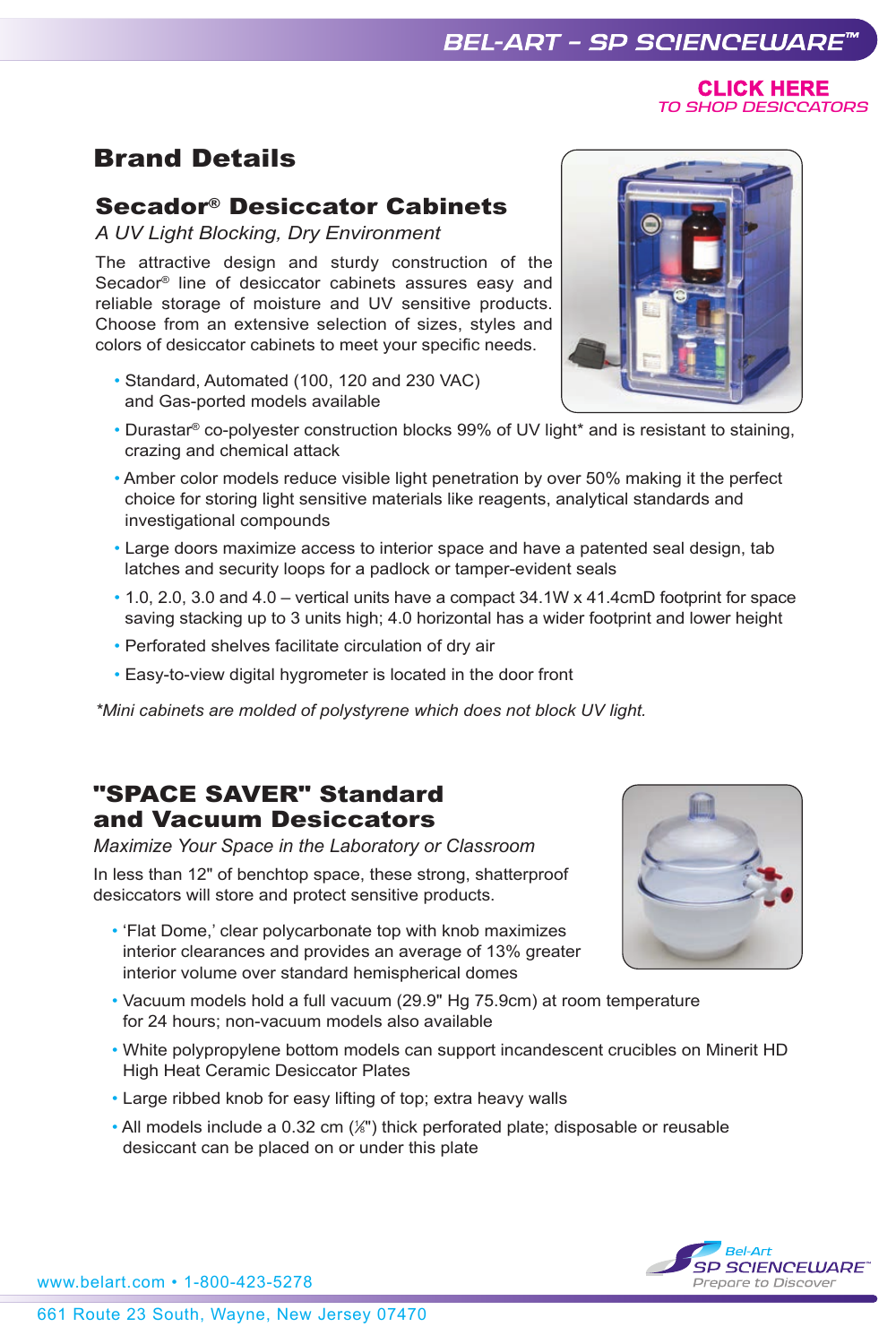661 Route 23 South, Wayne, New Jersey 07470

# *BEL-ART – SP SCIENCEWARE™*

**CliCk Here** *[TO SHOP DESICCATORS](https://www.belart.com/suggested-search/product/desiccators.html)*

## Techni-Dome® 360 Vacuum or Gas-Ported Desiccators

*View More, Store More, Dry More*

Generous quantities of standards, samples, electronics or other sensitive items can be protected in the Techni-Dome® 360 vacuum desiccator. A traditional style domed desiccator, the Techni-Dome® 360 is made from high-grade polycarbonate and offers a clear, unobstructed view of contents, with exceptionally large storage space, portability and ease of use.

- Spacious 65 liter (4000 cu. in.) internal volume can hold items up to 45cm (18") tall or wide, including racks, trays and instruments
- Polycarbonate material is resistant to most common chemicals, as well as thermal stress, and wipes clean easily
- Available with one or two gas ports to offer the flexibility of using multiple gases or faster cycle times between vacuum and release
- Holds a full vacuum (29" Hg, 737mm) at room temperature for 24 hours
- Two removable polypropylene shelves, 36.5cm and 22.5cm (14.5" and 9") in diameter maximize storage capacity
- Side handles provide easy portability and can be used as a place to affix tamper-evident seals
- Top half of the desiccator nests into the bottom for convenient storage when not in use

# Dry-Keeper™ Desiccator Cabinets

*Clear View, Cabinet Style Desiccators in Polystyrene or Acrylic*

This line offers automated and standard units with a variety of choices in size, horizontal or vertical profiles and various materials including crystal clear methyl-methacrylate with sleek black metal trim.

- Adjustable shelving with holes for full air circulation
- Shelf rails provide flexibility for optimum placement of shelves
- Doors have a foam rubber gasket and latches to assure a tight seal
- Automatic units have a permanent desiccant that lowers relative humidity to 30-40% and a light indicator to signal absorption and regeneration periods